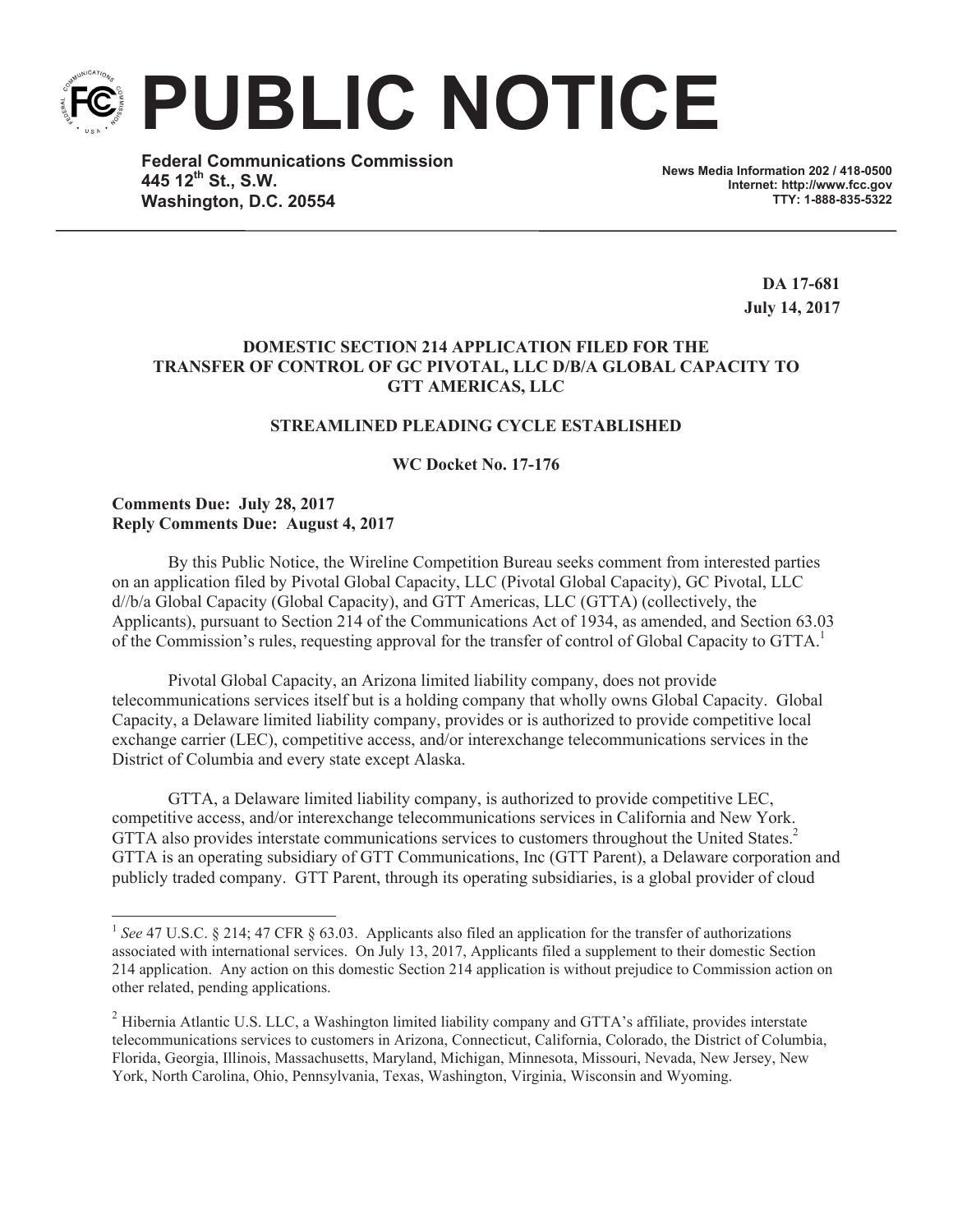networking services, wide area network services, Internet services, managed network, and voice and unified communications services. The following Delaware corporation and U.S. citizen hold a 10 percent or greater direct or indirect interest in GTT Parent: Universal Telecommunications, Inc. (UTI) (16.60 percent directly in GTT Parent) and H. Brian Thompson (approximately 16.60 percent indirectly in GTT Parent, as the majority shareholder of UTI).<sup>3</sup>

Pursuant to the terms of the proposed transaction, GTTA will acquire all the outstanding equity interest in Global Capacity, thus, Global Capacity will be a direct, wholly owned subsidiary of GTTA and an indirect, wholly owned subsidiary of GTT Parent.<sup>4</sup> Applicants assert that the proposed transaction is entitled to presumptive streamlined treatment under Section 63.03(b)(2)(ii) of the Commission's rules and that a grant of the application will serve the public interest, convenience, and necessity. 5

Domestic Section 214 Application Filed for the Transfer of Control of GC Pivotal, LLC d//b/a Global Capacity to GTT Americas, LLC, WC Docket No. 17-176 (filed June 26, 2017).

#### **GENERAL INFORMATION**

The transfer of control identified herein has been found, upon initial review, to be acceptable for filing as a streamlined application. The Commission reserves the right to return any transfer application if, upon further examination, it is determined to be defective and not in conformance with the Commission's rules and policies. Pursuant to Section 63.03(a) of the Commission's rules, 47 CFR § 63.03(a), interested parties may file comments **on or before July 28, 2017**, and reply comments **on or before August 4, 2017**. Pursuant to Section 63.52 of the Commission's rules, 47 CFR  $\&$  63.52, commenters must serve a copy of comments on the Applicants no later than the above comment filing date. Unless otherwise notified by the Commission, the Applicants may transfer control on the 31st day after the date of this notice.

Pursuant to Section 63.03 of the Commission's rules, 47 CFR § 63.03, parties to this proceeding should file any documents in this proceeding using the Commission's Electronic Comment Filing System (ECFS): http://apps.fcc.gov/ecfs/.

### **In addition, e-mail one copy of each pleading to each of the following:**

- 1) Tracey Wilson, Competition Policy Division, Wireline Competition Bureau, tracey.wilson@fcc.gov;
- 2) Gregory Kwan, Competition Policy Division, Wireline Competition Bureau, gregory.kwan@fcc.gov;

 $547$  CFR § 63.03(b)(2)(ii).

<sup>&</sup>lt;sup>3</sup> Applicants state that neither GTT Parent, UTI, nor H. Brian Thompson hold a 10 percent or greater interest in any domestic telecommunications carrier other than GTTA and Hibernia Atlantic U.S. LLC.

 $^{44}$  Applicants attach as Exhibit B to their application, diagrams depicting the pre-and post-ownership structure of the relevant companies.